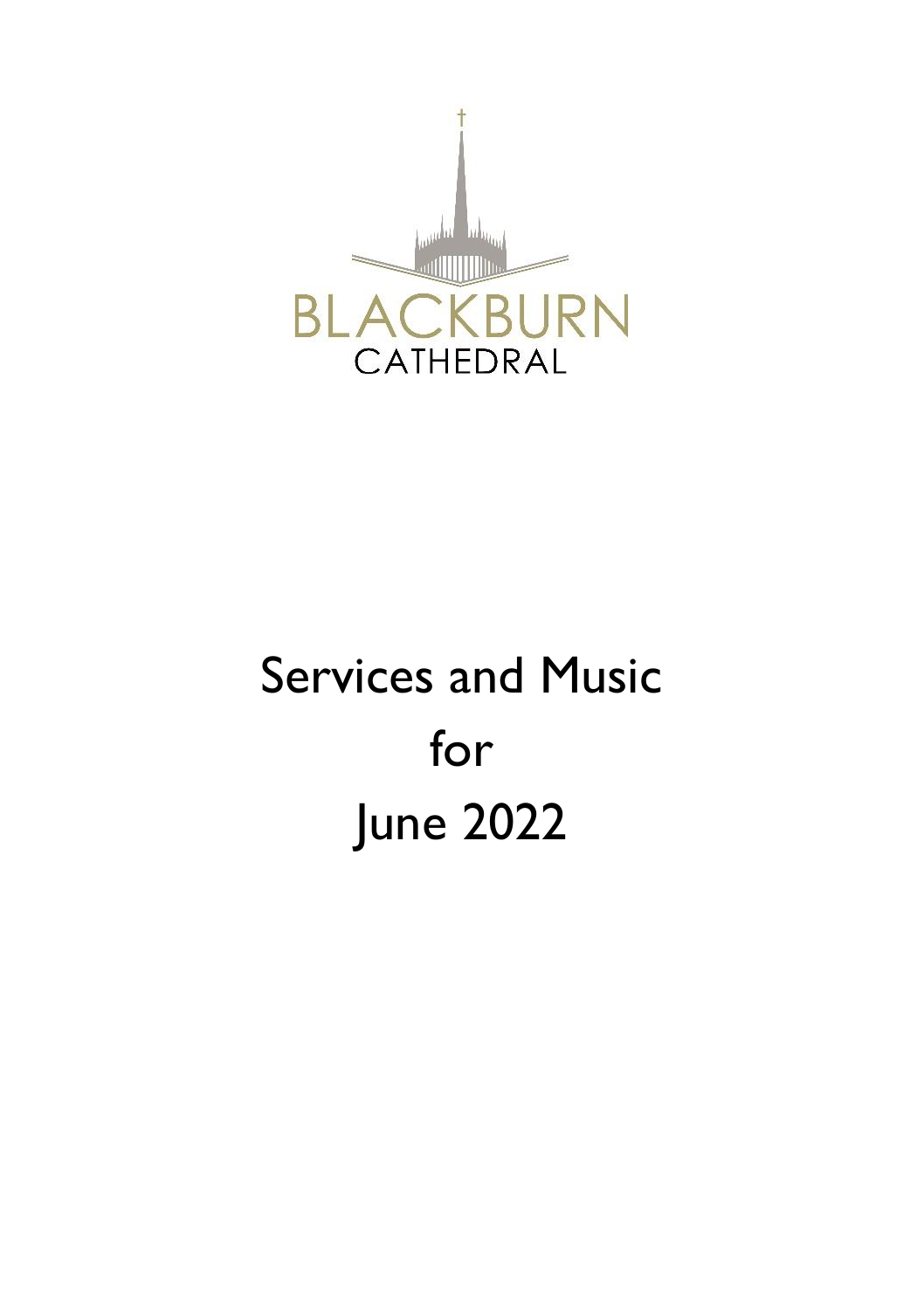**Monday 30 May** *Josephine Butler, Social Reformer, 1906 Joan of Arc, Visionary, 1431 Apolo Kivebulaya, Priest, Evangelist in Central Africa, 1933* 8.30am Morning Prayer

5.00pm Evening Prayer

### **Tuesday 31 May The Visit of the Blessed Virgin Mary to Elizabeth**

8.30am Morning Prayer with Eucharist 5.00pm Evening Prayer

| Wednesday I Jun | Justin, Martyr at Rome, c.165 |
|-----------------|-------------------------------|
|                 | 8.30am Morning Prayer         |
|                 | 11.30pm Eucharist (BCP)       |
|                 | 5.00pm Evening Prayer         |

#### **Thursday 2 Jun**

| 9.00am Morning Prayer with Eucharist |
|--------------------------------------|
| 4.00pm Evening Prayer                |

**Friday 3 Jun** *The Martyrs of Uganda, 1886 and 1978* 9.00am Morning Prayer with Eucharist 4.00pm Evening Prayer

| Saturday 4 Jun | Petroc, Abbot of Padstow, 6th century |
|----------------|---------------------------------------|
|                | 9.00am Morning Prayer with Eucharist  |
|                | 4.00pm Evening Prayer                 |

## **Sunday 5 Jun Day of Pentecost**

9.00am **The Parish Eucharist**

| 10.30am The Cathedral Eucharist (St Paul's Voices) |         |  |
|----------------------------------------------------|---------|--|
| Darke in F                                         |         |  |
| Come Holy Ghost - Attwood                          | Psalm 1 |  |

4.00pm **Choral Evensong** *(St Paul's Voices) Wood in D* Responses *Smith Listen Sweet Dove - Burk* Psalm 33.1-12

04.24-36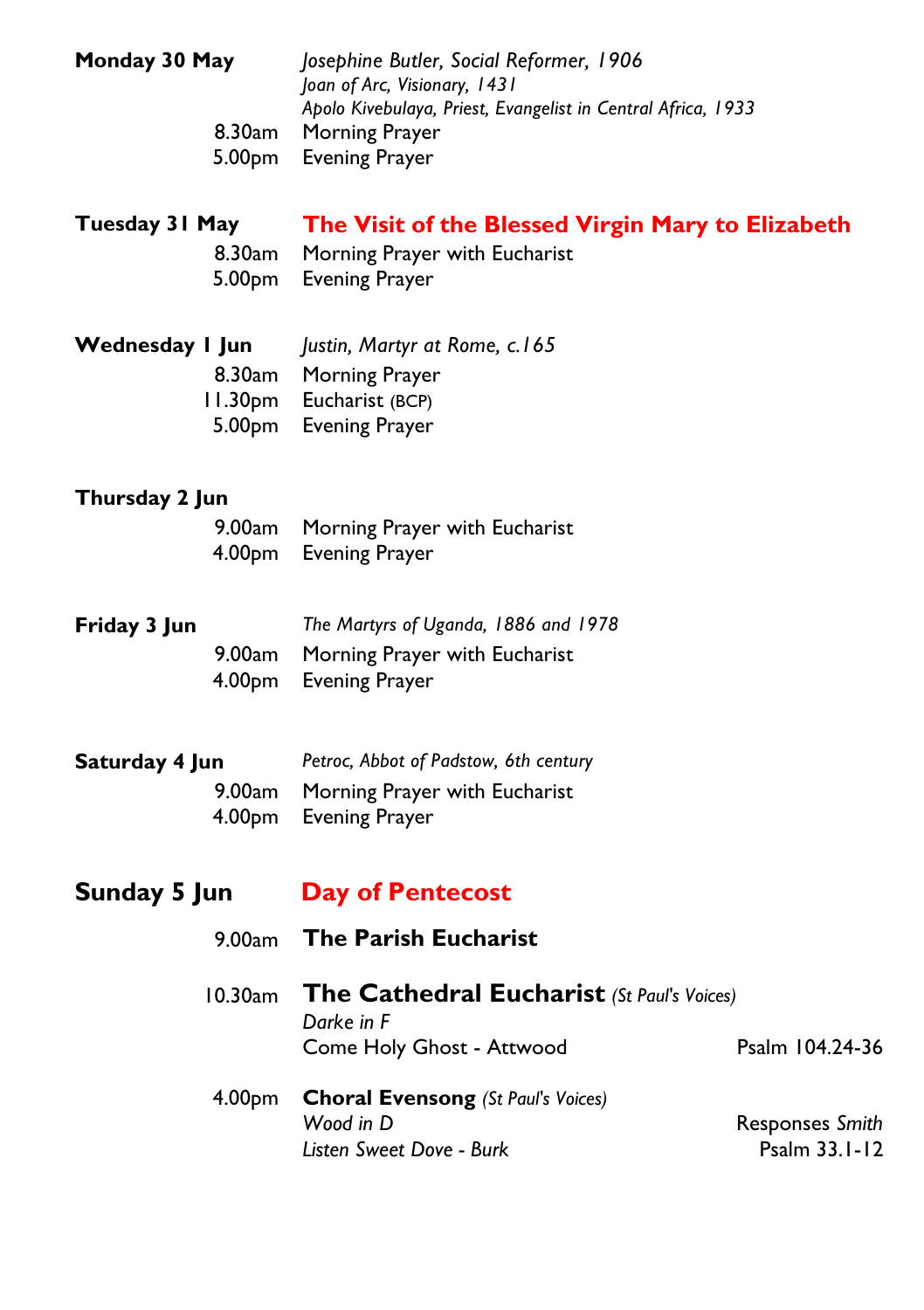| Monday 6 Jun                                               |                                                                                                                                                                       |                                              |
|------------------------------------------------------------|-----------------------------------------------------------------------------------------------------------------------------------------------------------------------|----------------------------------------------|
|                                                            | 8.30am Morning Prayer<br>5.00pm Evening Prayer                                                                                                                        | Psalm 127                                    |
| Tuesday 7 Jun                                              |                                                                                                                                                                       |                                              |
| 8.30am<br>5.00pm                                           | Morning Prayer with Eucharist<br><b>Evening Prayer</b>                                                                                                                |                                              |
| Wednesday 8 Jun<br>8.30am<br>5.00pm                        | Thomas Ken, Bishop of Bath & Wells, Non-Juror, Hymn Writer, 1711<br>Morning Prayer<br>11.30pm Eucharist (BCP)<br><b>Evening Prayer</b>                                |                                              |
| Thursday 9 Jun<br>8.30 <sub>am</sub><br>5.00 <sub>pm</sub> | Columba, Abbot of Iona, Missionary, 597<br>Ephrem of Syria, Deacon, Hymn Writer, Teacher of the Faith, 373<br>Morning Prayer with Eucharist<br><b>Choral Evensong</b> |                                              |
|                                                            | Thiman in G<br>God be in my head - Brearley                                                                                                                           | <b>Responses Rose</b><br>Psalm 138, 140, 141 |
| Friday 10 Jun                                              |                                                                                                                                                                       |                                              |
| 8.30am<br>5.00pm                                           | Morning Prayer<br>12.30pm Eucharist<br><b>Choral Evensong</b><br>Sumsion in G<br>The Call - Cooper                                                                    | Responses Rose<br>Psalm 145                  |
| Saturday II Jun<br>9.00am                                  | <b>Barnabas the Apostle</b><br>Morning Prayer with Eucharist                                                                                                          |                                              |
| 4.00pm                                                     | <b>Evening Prayer</b>                                                                                                                                                 | Psalm 148                                    |
| Sunday 12 Jun                                              | <b>Trinity Sunday</b>                                                                                                                                                 |                                              |
| 9.00am                                                     | <b>The Parish Eucharist</b><br>Mass of St Thomas - Thorne<br>I will Sing with the Spirit - Rutter                                                                     |                                              |
| 10.30am                                                    | <b>The Cathedral Eucharist</b><br>Dove Missa Brevis                                                                                                                   |                                              |
| 4.00pm                                                     | O Trinity O Unity (From I saw the Lord)<br><b>Choral Evensong</b>                                                                                                     | Psalm 8                                      |
|                                                            | Wood in D<br>Hymn of the Cherubim - Tchaikovsky                                                                                                                       | Responses Bertalot<br>Psalm 73.1-3,16-28     |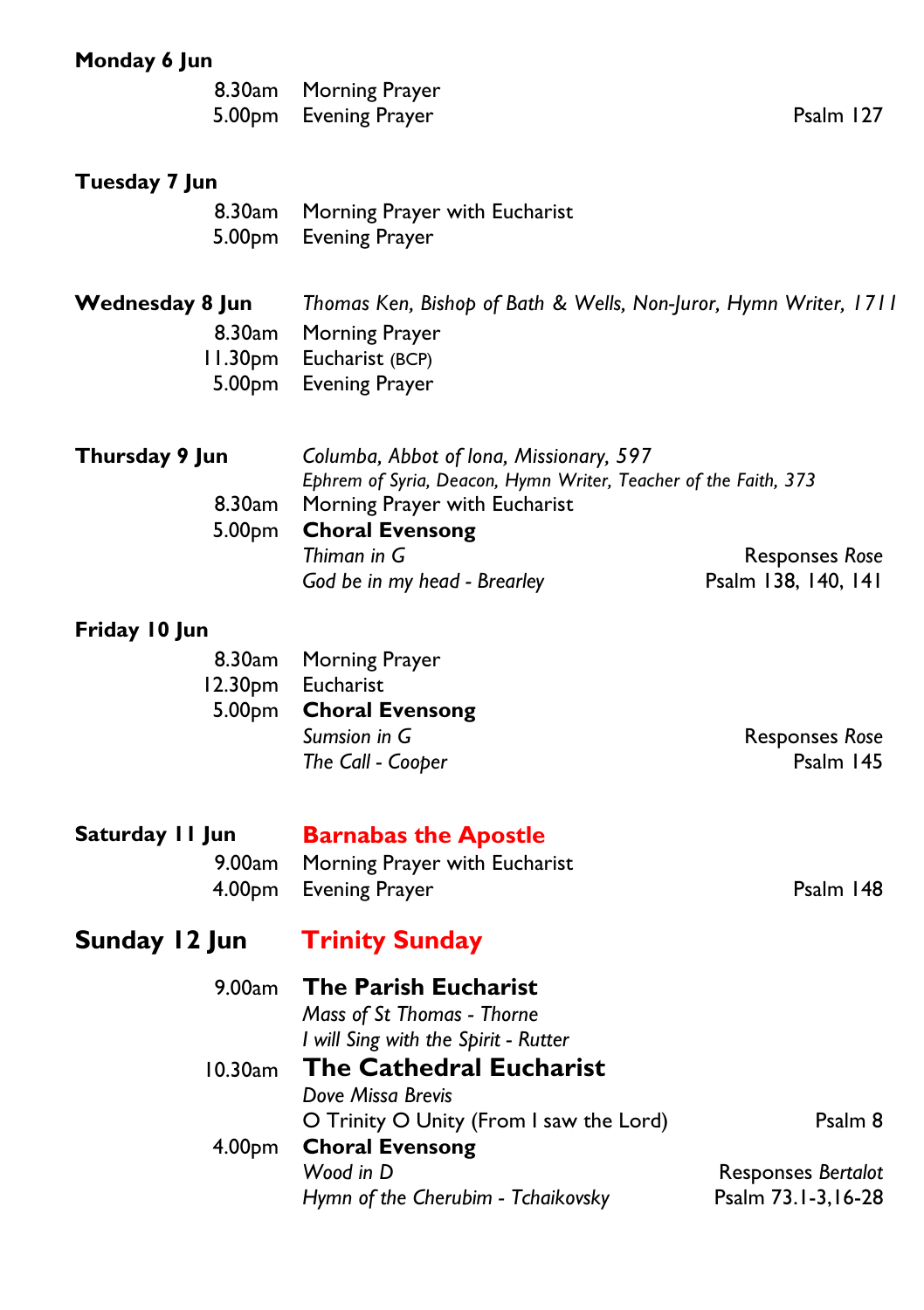## **Monday 13 Jun**

| 8.30am<br>5.00pm                     | Morning Prayer<br><b>Evening Prayer</b>                                                                                                                                     | Psalm 4                     |
|--------------------------------------|-----------------------------------------------------------------------------------------------------------------------------------------------------------------------------|-----------------------------|
| Tuesday 14 Jun                       | Richard Baxter, Puritan Divine, 1691                                                                                                                                        |                             |
| 8.30am<br>5.00pm<br>Wednesday 15 Jun | Morning Prayer with Eucharist<br><b>Choral Evensong</b><br>Song of Mary - Shephard; Faithful Vigil<br>Lord of the Dance - Owens<br>Evelyn Underhill, Spiritual Writer, 1941 | Responses Archer<br>Psalm 9 |
| 8.30am                               | Morning Prayer                                                                                                                                                              |                             |
| 11.30pm<br>5.00 <sub>pm</sub>        | Eucharist (BCP)<br><b>Choral Evensong</b>                                                                                                                                   |                             |
|                                      | Stanford in B-flat                                                                                                                                                          | Responses Smith             |
| Thursday 16 Jun                      | Sicut cervus - Palestrina<br>Richard, Bishop of Chichester, 1253<br>Joseph Butler, Bishop of Durham, Philosopher, 1752                                                      | Psalm 11, 12, 13            |
| 8.30am                               | Morning Prayer with Eucharist                                                                                                                                               |                             |
| 5.00pm                               | <b>Choral Evensong</b><br>A Song of Mary - Shephard<br>Lord of the Dance - Owens                                                                                            | Responses Smith<br>Psalm 18 |
| Friday 17 Jun                        | Samuel and Henrietta Barnett, Social Reformers, 1913 and 1936                                                                                                               |                             |
| 5.00pm                               | 8.30am Morning Prayer<br>12.30pm Eucharist<br><b>Choral Evensong</b>                                                                                                        |                             |
|                                      | <b>Byrd Fauxbordons</b><br>For the beauty of the earth - Rutter                                                                                                             | Responses Smith<br>Psalm 22 |
| Saturday 18 Jun                      | Bernard Mizeki, Apostle of the MaShona, Martyr, 1896                                                                                                                        |                             |
| 9.00am                               | Morning Prayer with Eucharist                                                                                                                                               |                             |
| l I.45am                             | The Walsingham Festival                                                                                                                                                     |                             |
| 4.00 <sub>pm</sub>                   | Choral Evensong<br>Dyson in D<br>Ave Maris Stella - Grieg; Ave Virgo Maria - Couperin                                                                                       | Responses Bertalot          |
| Sunday 19 Jun                        | <b>The First Sunday after Trinity</b>                                                                                                                                       |                             |
| 9.00am                               | <b>The Parish Eucharist</b>                                                                                                                                                 |                             |
|                                      | Mass of St Thomas - Thorne                                                                                                                                                  |                             |
|                                      | Be Thou My Vision - Chilcott                                                                                                                                                |                             |
| 10.30am                              | <b>The Cathedral Eucharist</b><br>Darke in F                                                                                                                                |                             |
|                                      | The Call - Vaughan Williams                                                                                                                                                 | Psalm 22.19-28              |
| 4.00pm                               | Choral Evensong with launch of                                                                                                                                              |                             |
|                                      | <b>The Vine Community</b>                                                                                                                                                   |                             |
|                                      | The Cathedral choir are joined by chosisters from<br><b>Chester Cathedral</b>                                                                                               |                             |
|                                      | Dyson in C minor                                                                                                                                                            | Responses David Terry       |
|                                      | A Song of Wisdom - Stanford                                                                                                                                                 | Psalm 57                    |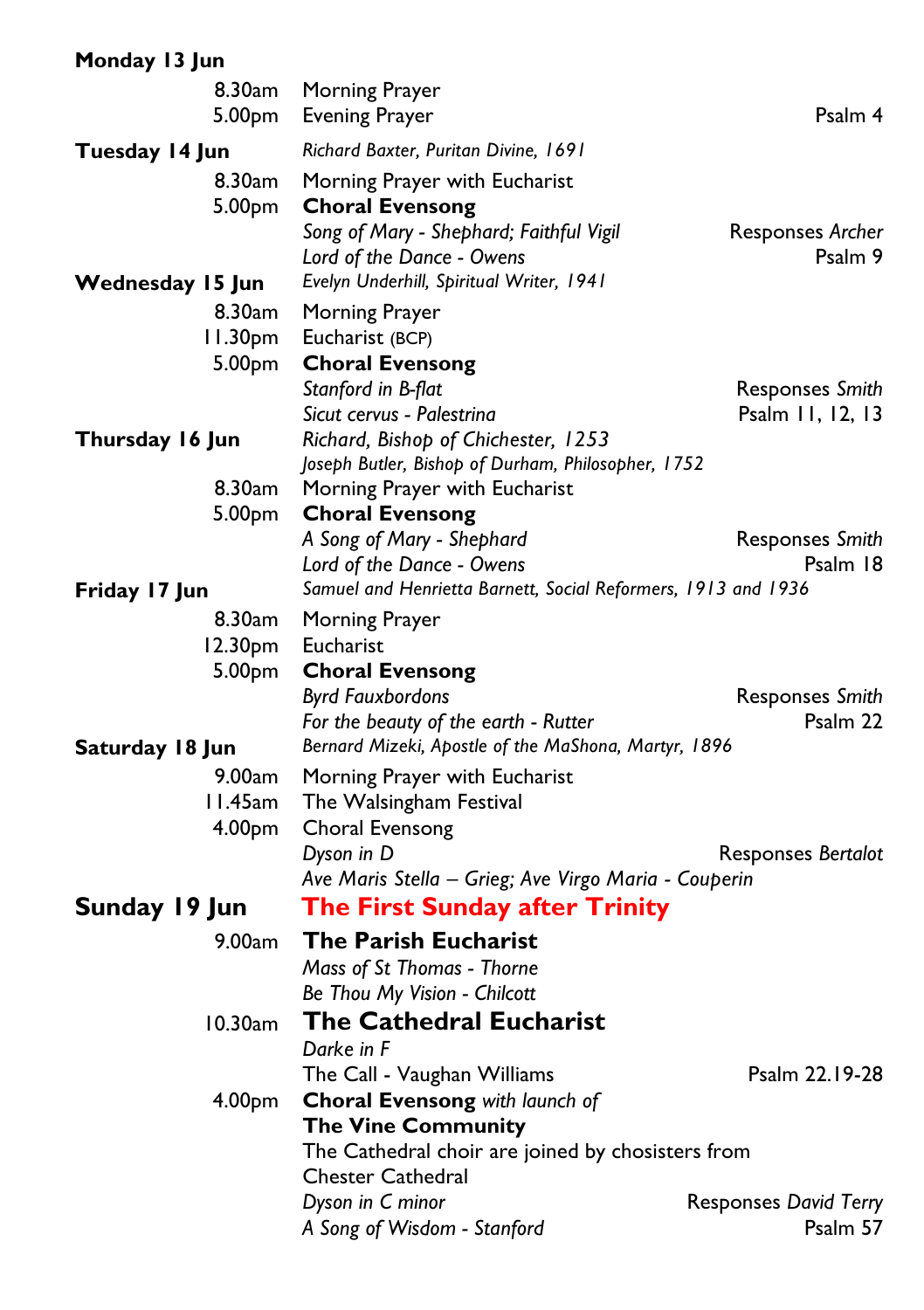| Monday 20 Jun             |                                                                                                                                                              |                                        |
|---------------------------|--------------------------------------------------------------------------------------------------------------------------------------------------------------|----------------------------------------|
|                           | 8.30am Morning Prayer<br>5.00pm Evening Prayer                                                                                                               | Psalm 28                               |
| Tuesday 21 Jun<br>8.30am  | Morning Prayer with Eucharist<br>5.00pm Choral Evensong<br><b>Tallis Dorian Mode</b><br>Bist du Bei Mir - Bach                                               | Responses Burk<br>Psalm 33             |
| Wednesday 22 Jun          | Alban, first Martyr of Britain, c.250<br>8.30am Morning Prayer<br>11.30pm Eucharist (BCP)<br>5.00pm Choral Evensong<br>Wood in D<br>Salvator mundi - Bednall | Responses Radcliffe<br>Psalm 119.33-56 |
| Thursday 23 Jun<br>8.30am | Etheldreda, Abbess of Ely, c. 678<br>Morning Prayer with Eucharist<br>5.00pm Choral Evensong<br>Sumsion in A<br>View me, Lord - Lloyd                        | Responses Radcliffe<br>Psalm 39, 40    |
| Friday 24 Jun<br>8.30am   | The Birth of John the Baptist<br>Morning Prayer<br>12.30pm Eucharist<br>5.00pm Choral Evensong<br>Wood in D<br>Lord be thy word my rule - Davy               | Responses Radcliffe<br>Psalm 35        |
| Saturday 25 Jun           |                                                                                                                                                              |                                        |
| 9.00am                    | Morning Prayer with Eucharist<br>4.00pm Evening Prayer                                                                                                       | Psalm 46                               |
| Sunday 26 Jun             | <b>The Second Sunday after Trinity</b>                                                                                                                       |                                        |
| 9.00am<br>10.30am         | <b>The Parish Eucharist</b><br>Mass of St Thomas - Thorne<br>Ave verum corpus - Nicholas White<br><b>The Cathedral Eucharist</b>                             |                                        |
| 4.00 <sub>pm</sub>        | Darke in A minor<br>View me, Lord - Lloyd<br><b>Choral Evensong</b><br><b>Tallis Dorian Mode</b><br>Be thou my vision - Chilcott                             | Psalm 16<br>Responses Burk<br>Psalm 60 |